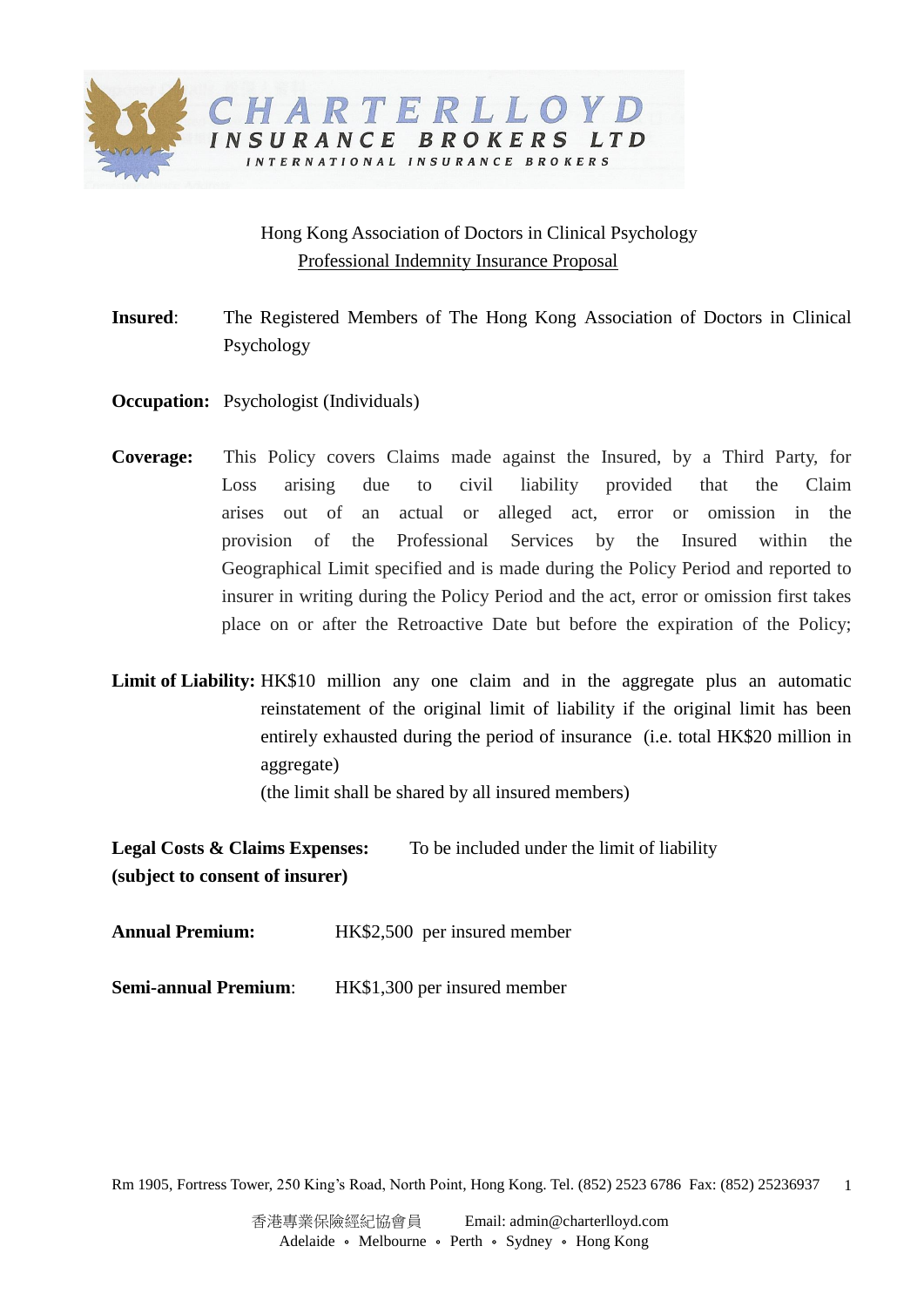

## **Extensions:**

- a) Libel & Slander
- b) Loss of Documents

| <b>Territorial limit:</b> | Worldwide excluding USA and Canada                                              |
|---------------------------|---------------------------------------------------------------------------------|
| Jurisdiction:             | Hong Kong                                                                       |
| Deductible:               | HK\$10,000 each and every claim                                                 |
| <b>Eligibility:</b>       | Registered member of Hong Kong Association of Doctors in Clinical<br>Psychology |

**The insurance company shall reserve the right to reject or impose additional exclusion for individual member subject to details provided in individual member's proposal form. Full disclosure of potential claims or circumstances likely to cause claim must be declared in the proposal form by the insured member**

## **Exclusions**

This Policy will not indemnify the Insured in respect of any of the following:

- a) any Claim directly or indirectly arising out of, based upon, attributable to or as a consequence of, any Personal Injury or Property Damages, unless derived from Professional Services performed by the Insured.
- b) any Claim where the Insured's liability or loss results from a failure by the Insured or any other party acting for the Insured to make an accurate preassessment of the cost of performing their Professional Services.
- c) any Claim arising out of, based upon, attributable to or as a consequence of a delay in the performance of, and/or non-completion of any contractual obligation to any Third Party, unless such a delay and/or non-completion of any contractual obligation arises from an actual or alleged act, error or omission committed by the Insured in the execution of such contract. It is understood and agreed that any actual or alleged late delivery or delay shall not in itself constitute an actual or alleged act, error or omission.

Rm 1905, Fortress Tower, 250 King's Road, North Point, Hong Kong. Tel. (852) 2523 6786 Fax: (852) 25236937  $\mathcal{D}$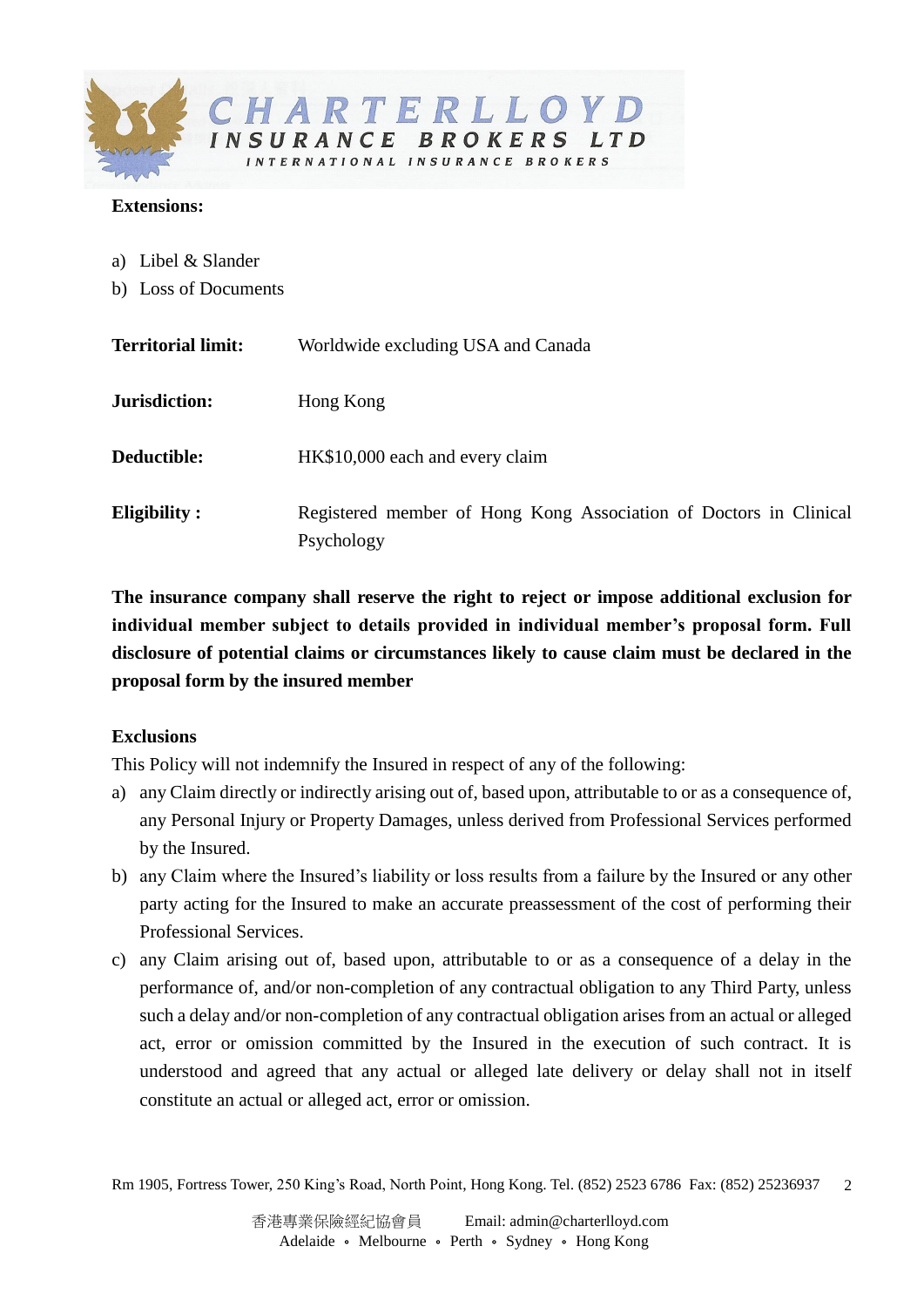

## d) any claim

- i) brought against a Director or Officer of the Insured, in their capacity as such.
- ii) arising from any obligation owed by the Insured as an employer or potential employer to any Employee, including Claims for wrongful dismissal, unfair dismissal or under any contract of employment or under any retainer with any consultant or under any training contract.
- iii) whether from any Employee or not, alleging sexual, racial or other harassment and/or sexual molestation and/or sexual and/or racial and/or disability and/or sexual orientation and/or religious and/or age discrimination or victimisation, or discrimination or victimisation of any other kind.
- e) any Claim arising out of, based upon, attributable to or as a consequence of:
	- i) fines, taxes, penalties, treble or other multiple compensatory Damages; or punitive or exemplary Damages; or
	- ii) the return, restitution, or offset of fees, expenses or costs paid to the Insured; or any other Damages deemed uninsurable in law.
- f) any Claim arising from, based upon, attributable to or as a consequence of any Professional Financial Service rendered by the Insured.
- g) any Claim arising out of, based upon, attributable to or as a consequence of any intentional, dishonest, fraudulent or criminal act committed by the Insured.
- h) any Claim made against the Insured, where all or part of such Claim is directly or indirectly based upon or attributable to the insolvency of the Insured or the suppliers and/or Sub-contractors of the Insured.
- i) any Claim arising out of directly or indirectly, based upon, attributable to or in any way connected with a Claim for any actual or alleged misappropriation, infringement or violation or violation of any copyright, patent, trademark, trade name, trade secret, database rights or any other intellectual property rights.
- j) any Claim brought in the courts of the United States and/or Canada.
- k) any Claim arising under any warranty or under any contractual obligation to the extent that the obligation gives rise to a Claim to which the Insured would not have been subject and/or to loss for which the Insured would not have been liable in the absence of the warranty or contract.
- l) any Claim arising out of actual or alleged blasphemy or obscenity or that arises in any way from pornography or its production or use.
- m) any claim
	- i) arising out of, based upon, attributable to or in any way involving, directly or indirectly, the loss, damage, theft, misappropriation or fraudulent use of any securities or negotiable

Rm 1905, Fortress Tower, 250 King's Road, North Point, Hong Kong. Tel. (852) 2523 6786 Fax: (852) 25236937 3